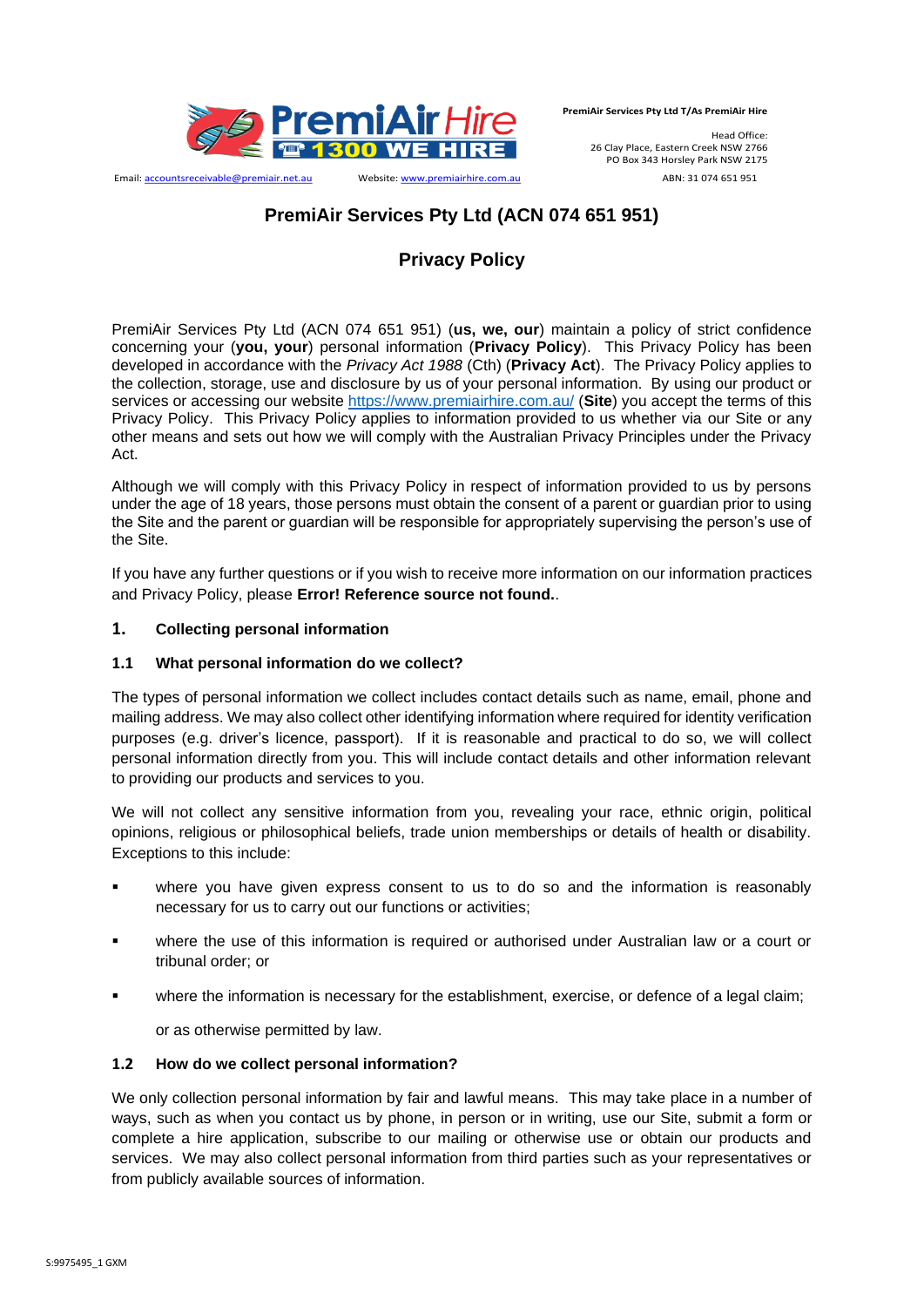## **1.3 Why do we collect personal information?**

All personal information that we collect is reasonably necessary for the purposes relating to providing our services to you. Those purposes include:

- to receive and respond to your enquiries regarding our products and services;
- identify your service requirements and provide you with that product or service;
- to confirm your identity, by reference to the appropriate background and verification checks;
- to assess any credit application you may make;
- to administer and improve our Site, products and services, including our account management and debt recovery;
- **■** to receive, monitor, manage and mitigate complaints and disputes;
- **•** investigate and manage damage, loss, or theft to or in connection with the use of our products and hire equipment;
- **■** to operate and manage our business, including the ongoing management, recruitment and training of employees, contractors, and representatives;

If someone other than you provides us with personal information about you that we did not ask for and we determine that we could have collected this information from you had we asked for it, we will notify you as soon as practicable. This notice will be given unless to do so would be in breach of an obligation of confidence. If we could not have collected this personal information, we will lawfully de identify or destroy that personal information.

We will not collect personal information unless the information is reasonably necessary for or directly related to one, or more of our functions or activities. If we are unable to collect personal information we reasonably require, we may not be able to do business with you or the organisation with which you are connected.

## **2. Cookies**

When you visit the Site the server may attach a "cookie" to your computer's memory. A "cookie" assists us to store information on how visitors to the Site use it and the pages that may be of most interest. This information may be used to provide users of your computer with information that we think may interest the users of your computer. However, this information is not linked to any personal information you may provide and cannot be used to identify you. If you choose, you should be able to configure your computer so that it disables "cookies" or does not accept them.

## **3. Use and disclosure of information**

We may use personal information about you for the primary purpose of providing you with our products and services, and for which you would reasonably expect us to use that information, including sending you information about new developments, products, services and special offers by post, telephone or any form of electronic communication. We may use any email address or other personal information you provide to us at any time for this purpose.

In order to deliver the services that we provide to you, we may disclose your personal information to other organisations, in relation to providing our products and services to you. This includes account management and debt recovery purposes. We take reasonable steps to ensure that these organisations are bound by privacy obligations in relation to the protection of your personal information.

We may provide certain information about you including your personal information to our related bodies corporate. We may also share personal information with third parties in the event of a merger, acquisition, reorganisation or sale of all or a material part of our assets or business.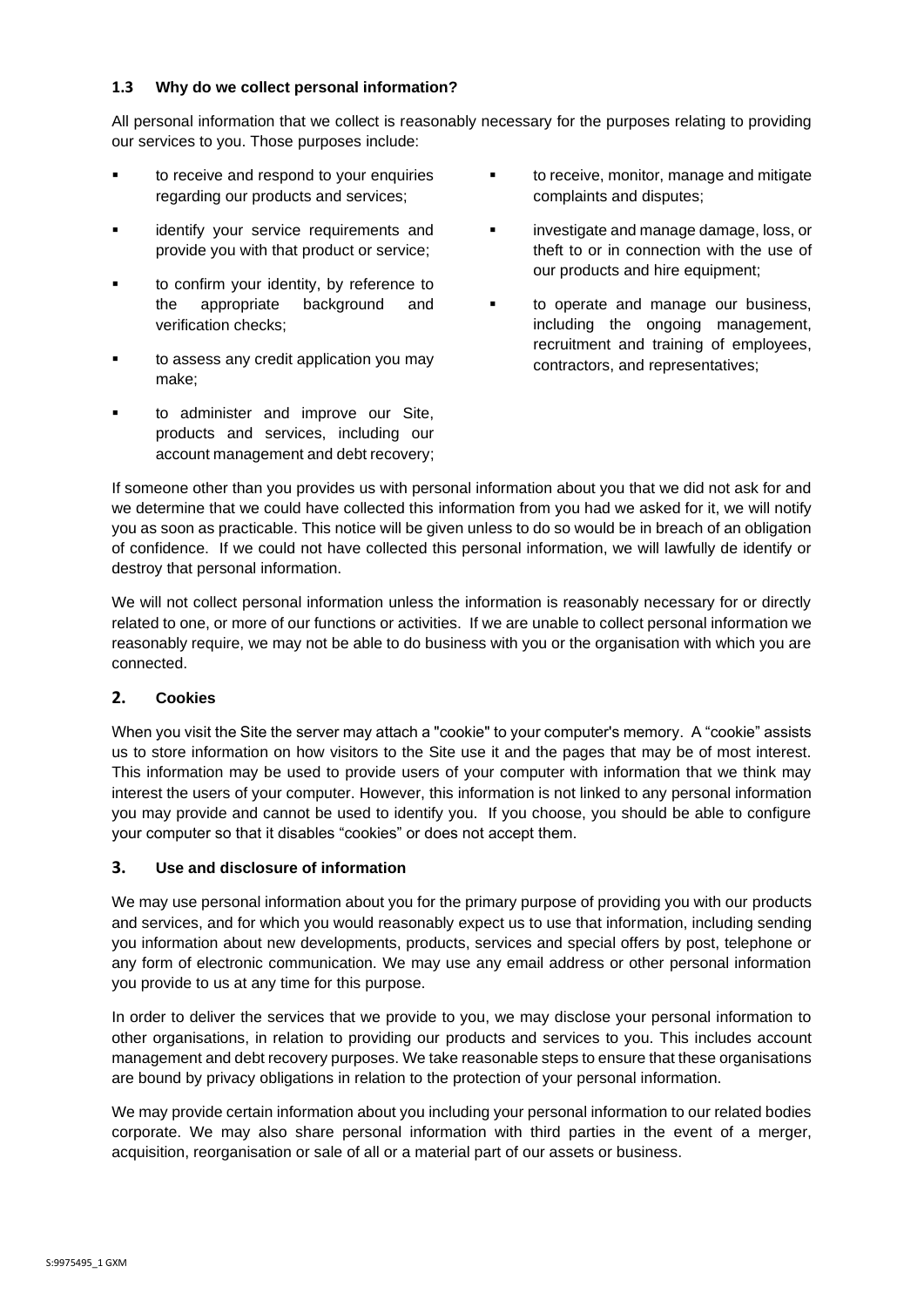In the event of a security incident involving unauthorised access, use or disclosure of personal information where a third party with whom we share personal information is involved, we will seek to work cooperatively with them to protect the personal information we have shared with them.

We never rent or sell your information to third parties.

## **4. Direct marketing**

We may use personal information about you for the primary purpose of providing you with our products and services, and for other purposes for which you would reasonably expect us to use that information. This includes sending you information about new developments, products, services and special offers by post, telephone, or any form of electronic communication.

You can, at any time, opt out of receiving marketing material by contacting us.

You agree and acknowledge that even if you opt out of receiving marketing material, we will still send you essential information that we are legally required to send you relating to the services we provide. Once you opt out of receiving marketing material from us, you agree and acknowledge that this removal from our distribution lists may take several business days after the date of you request to be removed.

## **5. Accuracy of your information**

We take all reasonable steps to ensure that your personal information held by us is accurate, up-todate, complete, relevant and not misleading. If you believe that any of your personal information is not accurate, up-to-date, complete, relevant and not misleading, please **Error! Reference source not found.** and we will take all reasonable steps to correct it within a reasonable time.

## **6. Third Parties and your information**

We will only collect, store, use or disclose personal information as set out in this Privacy Policy unless we are required by law to protect our rights or property (or those of any third party) or to avoid injury to any person.

Although the Site may link directly to websites operated by third parties (**Linked Sites**), you acknowledge that Linked Sites are not operated by us. We encourage you to always read the applicable Privacy Policy of any Linked Site on entering the Linked Site. We are not responsible for the content or practices of the Linked Sites nor their privacy policies regarding the collection, use, storage and disclosure of your personal inform.

## **7. Disclosure of Information Overseas**

We do not transfer your personal information overseas.

## **8. Your consent**

By your use of the Site or our products and services you consent to the collection, storage, use and disclosure of your personal information in accordance with this Privacy Policy and as otherwise permitted under the Privacy Act. To the extent you provide us with the personal information of a third party, you warrant that you hold the requisite consents and authorisations to provide that information for use in accordance with this Policy.

## **9. Storage and security**

We will use all reasonable endeavours to keep your personal information in a secure environment, safe from misuse, interference, loss or unauthorised access, modification or disclosure. However, this security cannot be guaranteed. This includes the use of IT and cyber security systems and policies, network monitoring, security guards, premise surveillance, protecting of physical records by use of locked paper storage, strong staff password protocols and password restricted staff access to records.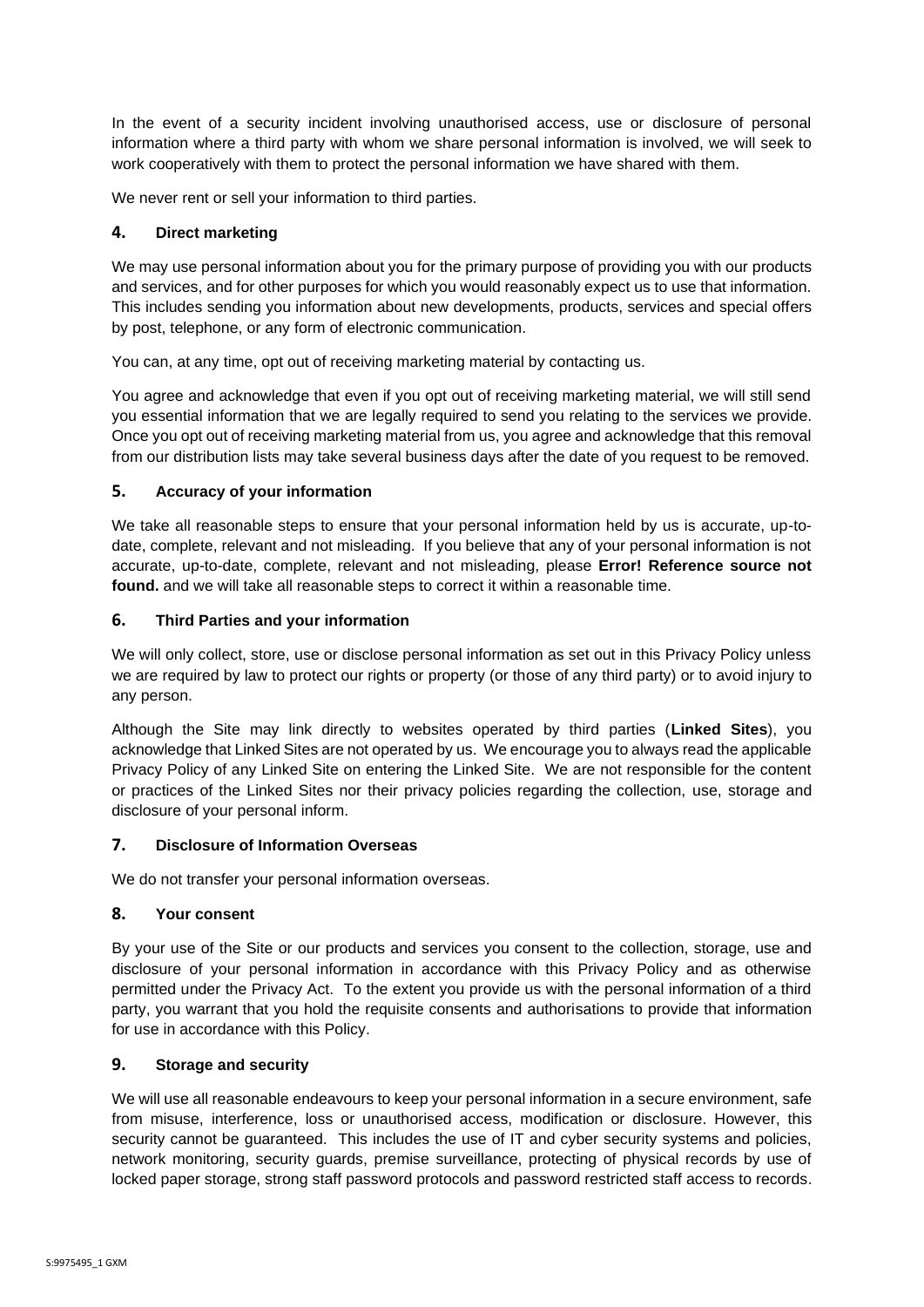These security measures are designed to ensure your personal information is not subject to unauthorised access, loss or misuse. If you reasonably believe that there has been unauthorised use or disclosure of your personal information please **Error! Reference source not found.**.

If we no longer need your personal information, unless we are required under Australian law or a court or tribunal order to retain it, we will take reasonable steps to destroy or de-identify your personal information in accordance with our document and information retention policy.

Notwithstanding the reasonable steps taken to keep information secure, breaches may occur. In the event of a security incident we have in place procedures to promptly investigate the incident and determine if there has been a data breach involving personal information, and if so, to assess if it is a breach that would require notification. If it is, we will notify affected parties in accordance with Privacy Act requirements.

We will not be liable for any breach of security or unintended loss or disclosure of information due to the Site being linked to the Internet.

## **10. Variation and consent to variation**

We may vary the terms of this Privacy Policy at any time. You should check this Privacy Policy regularly so that you are aware of any variations made to this Privacy Policy. You will be deemed to have consented to such variations by your continued use of the Site or our products and services following such changes being made.

## **11. Access to information we hold about you**

If you request access to the personal information we hold about you, we will respond to your request within a reasonable period of time and, where reasonable and practicable, give access to the information in the manner you request. This will be subject to any exemptions allowed under the Privacy Act. You may request this information by writing to our Privacy Officer.

We may charge a reasonable fee for providing that information.

When contacting us you have the option to either not identify yourself or to use a pseudonym. However, this will not apply if it is impracticable for us to communicate with you that way or we are required or authorised under Australian law (or a court or tribunal order) to only deal with individuals who have identified themselves.

## **12. Enquiries and Complaints**

## **12.1 Contact us**

You can contact us with any questions, complaints or other matters regarding your personal information and this Privacy Policy at the following:

| Name:           | <b>Privacy Officer</b>               |
|-----------------|--------------------------------------|
| <b>Address:</b> | 26 Clay Place Eastern Creek NSW 2766 |
| Email:          | info @premiair.net.au                |